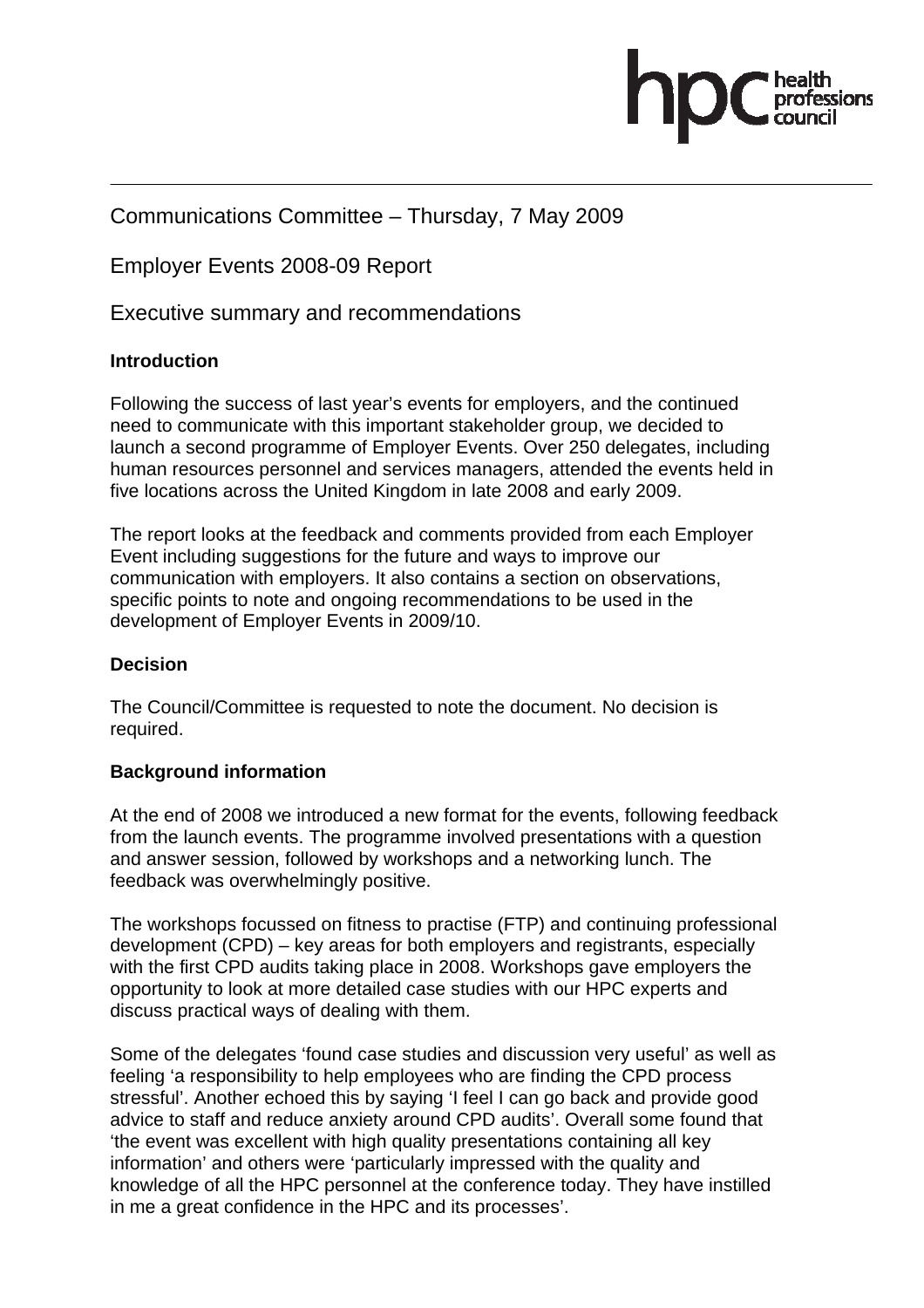# **Resource implications**

None

# **Financial implications**

None

# **Appendices**

None

# **Date of paper**

28 April 2009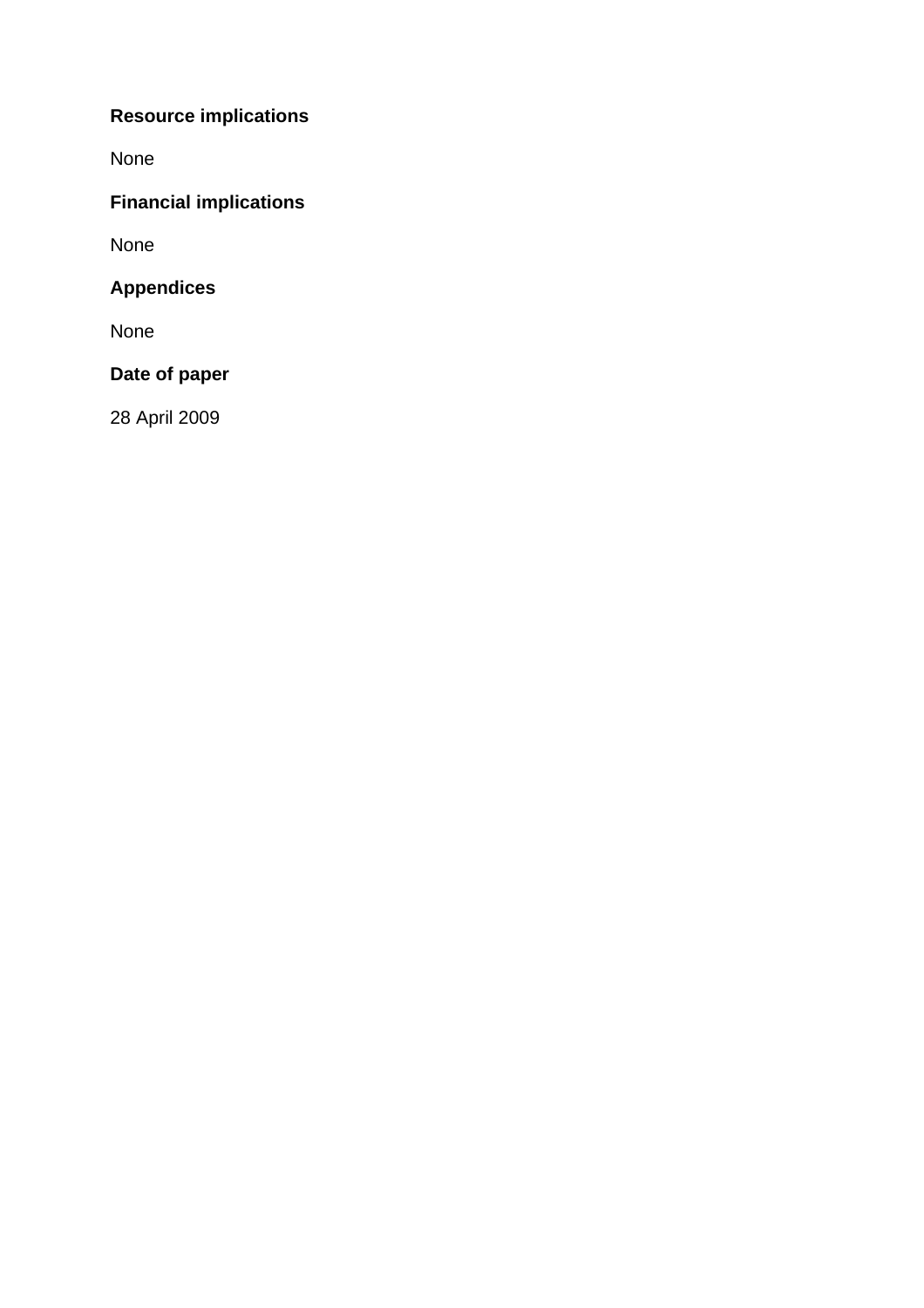## Employer Events Report **Second series, 2008-09**

#### **Invitations mailed to**:

• 1004 Personnel and Service Managers within Trusts and Boards across the UK were sent a letter and invitation in early September 2007

professions

- 488 HR Directors within Local Authorities were sent a letter and invitation in October 2008 and again in January 2009.
- The same Personnel and Service Managers were emailed in January 2009
- Private practitioners were invited through professional body communication (including emails to databases of managers).

## **Promotion of Employer Events also through:**

- The NHS Workforce Bulletin and Health Bulletin News (both online newsletters). - Professional bodies across the UK emailed the event information to their lists of managers.

- Contacts in the Welsh Assembly Government, the Scottish Government and the Northern Ireland Department of Health, Social Services and Public Safety emailed the event information to relevant networks of managers.

- In Focus newsletter and HPC website with online sign up facility.

| <b>Venues:</b>                         | Sadler's Wells Theatre, London (27 November 2008)<br>Park Inn Cardiff City Centre, Cardiff (3 December 2008)<br>Golden Lion Hotel, Leeds (24 February 2009)<br>Stormont Hotel, Belfast (26 February 2009)<br>The City Chambers, Edinburgh (3 March 2009) |                |              |                |                |  |  |
|----------------------------------------|----------------------------------------------------------------------------------------------------------------------------------------------------------------------------------------------------------------------------------------------------------|----------------|--------------|----------------|----------------|--|--|
| <b>Locations:</b>                      | London                                                                                                                                                                                                                                                   | <b>Cardiff</b> | <b>Leeds</b> | <b>Belfast</b> | Edin-<br>burgh |  |  |
| <b>Attendees</b>                       | 48                                                                                                                                                                                                                                                       | 66             | 59           | 38             | 42             |  |  |
| Registered                             | 62                                                                                                                                                                                                                                                       | 78             | 75           | 46             | 51             |  |  |
| No shows                               | 14                                                                                                                                                                                                                                                       | 12             | 16           | 8              | 9              |  |  |
| 253 attendees in total                 |                                                                                                                                                                                                                                                          |                |              |                |                |  |  |
| <b>Evaluation Marks:</b>               |                                                                                                                                                                                                                                                          |                |              |                |                |  |  |
| Average scores from returned forms (n) | $n = 39$                                                                                                                                                                                                                                                 | $n = 56$       | $n = 44$     | $n = 32$       | $n = 34$       |  |  |
| Key (1 = poor to $4$ = excellent)      |                                                                                                                                                                                                                                                          |                |              |                |                |  |  |
| 1. Pre-meeting information             |                                                                                                                                                                                                                                                          |                |              |                |                |  |  |
| Timing                                 | 3.07                                                                                                                                                                                                                                                     | 3.48           | 2.98         | 3.22           | 3.26           |  |  |
| Content                                | 3.19                                                                                                                                                                                                                                                     | 3.26           | 3.00         | 3.18           | 3.21           |  |  |
| 2. Venue                               |                                                                                                                                                                                                                                                          |                |              |                |                |  |  |
| Location                               | 3.32                                                                                                                                                                                                                                                     | 3.41           | 2.67         | 3.41           | 3.29           |  |  |
| <b>Facilities</b>                      | 3.41                                                                                                                                                                                                                                                     | 3.36           | 2.78         | 3.42           | 3.19           |  |  |
| Catering                               | 3.23                                                                                                                                                                                                                                                     | 3.29           | 2.72         | 3.28           | 3.27           |  |  |
| 3. Main presentations (content)        |                                                                                                                                                                                                                                                          |                |              |                |                |  |  |
| - The HPC: facts and figures and       |                                                                                                                                                                                                                                                          |                |              |                |                |  |  |
| what's new? (Michael Guthrie / Mark    | 3.26                                                                                                                                                                                                                                                     | 3.30           | 3.33         | 3.39           | 3.33           |  |  |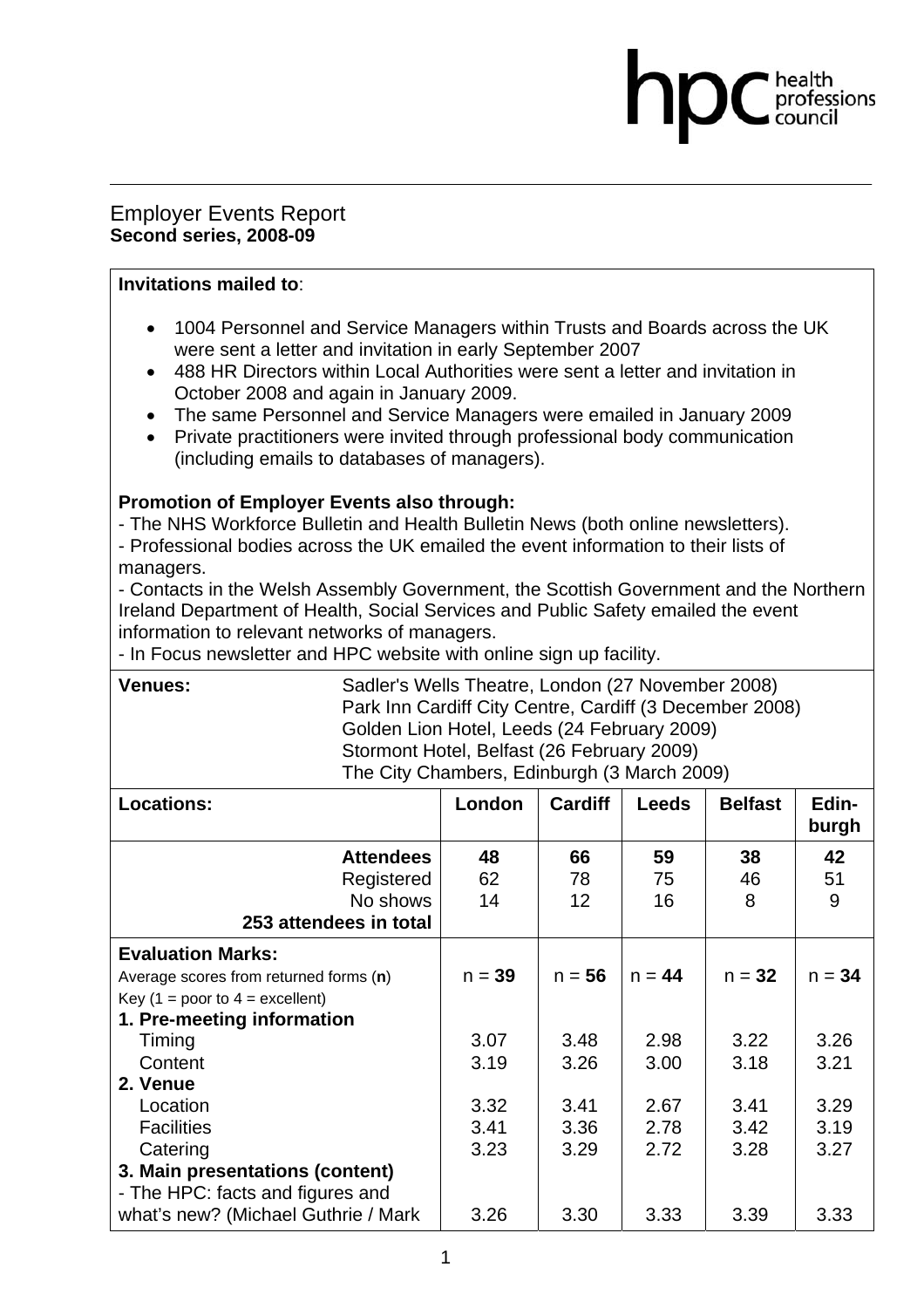| Potter <sup>*</sup> )                    |      |      |      |      |      |
|------------------------------------------|------|------|------|------|------|
| - Registration (Claire Harkin** / David  | 2.94 | 3.03 | 3.19 | 3.41 | 3.18 |
| Waddle)                                  |      |      |      |      |      |
| - Communication (Nina Blunck)            | 3.23 | 3.13 | 3.36 | 3.45 | 3.18 |
| * Leeds and Edinburgh                    |      |      |      |      |      |
| **London and Cardiff events              |      |      |      |      |      |
| NB. Individual evaluation marks for each |      |      |      |      |      |
| event found in appendix one.             |      |      |      |      |      |
| 4. Workshops (content)                   |      |      |      |      |      |
| <b>FTP</b> - Presentation                | 3.20 | 3.10 | 2.89 | 3.55 | 2.87 |
| Case studies and discussion              | 3.02 | 2.97 | 3.07 | 3.40 | 2.97 |
|                                          |      |      |      |      |      |
| <b>CPD</b> - Presentation                | 3.49 | 3.73 | 3.58 | 3.87 | 3.57 |
| Case studies and discussion              | 3.33 | 3.48 | 3.36 | 3.63 | 3.38 |
|                                          |      |      |      |      |      |

## **Is there anything else that you would have liked included in the presentations?**

London

- A good balance of basic information and specific examples in an accessible form, when I don't have time to read lots of documents.
- All of them were informative enough.
- How HPC spends what it earns.
- No thanks x 4.
- Good overview.
- The initial sessions were 'awareness raising', regarding HPC and a lot of the information was not new to me.
- Would have been interested in finding out more in presentations about plans for registering psychologists – but not too worried as managed to catch Nina to ask after the presentations.
- Clear explanation of standards as related to threshold versus scope of practice. This is still poorly understood by many.
- Who are the associate assessors for qualifications?

#### **Cardiff**

- Very good.
- More details on the overseas application rules.
- Is there a possibility of emailing presentations for dissemination at local level, team meetings, etc.
- Very useful.
- Covered topics well.
- Everything seemed rushed x 2
- A lot of information was given in a short space of time. However backed up by handouts and booklets.
- They were all good more time for questions.
- Good overall.

Leeds

• More information on health/character references and conduct/ethics for students.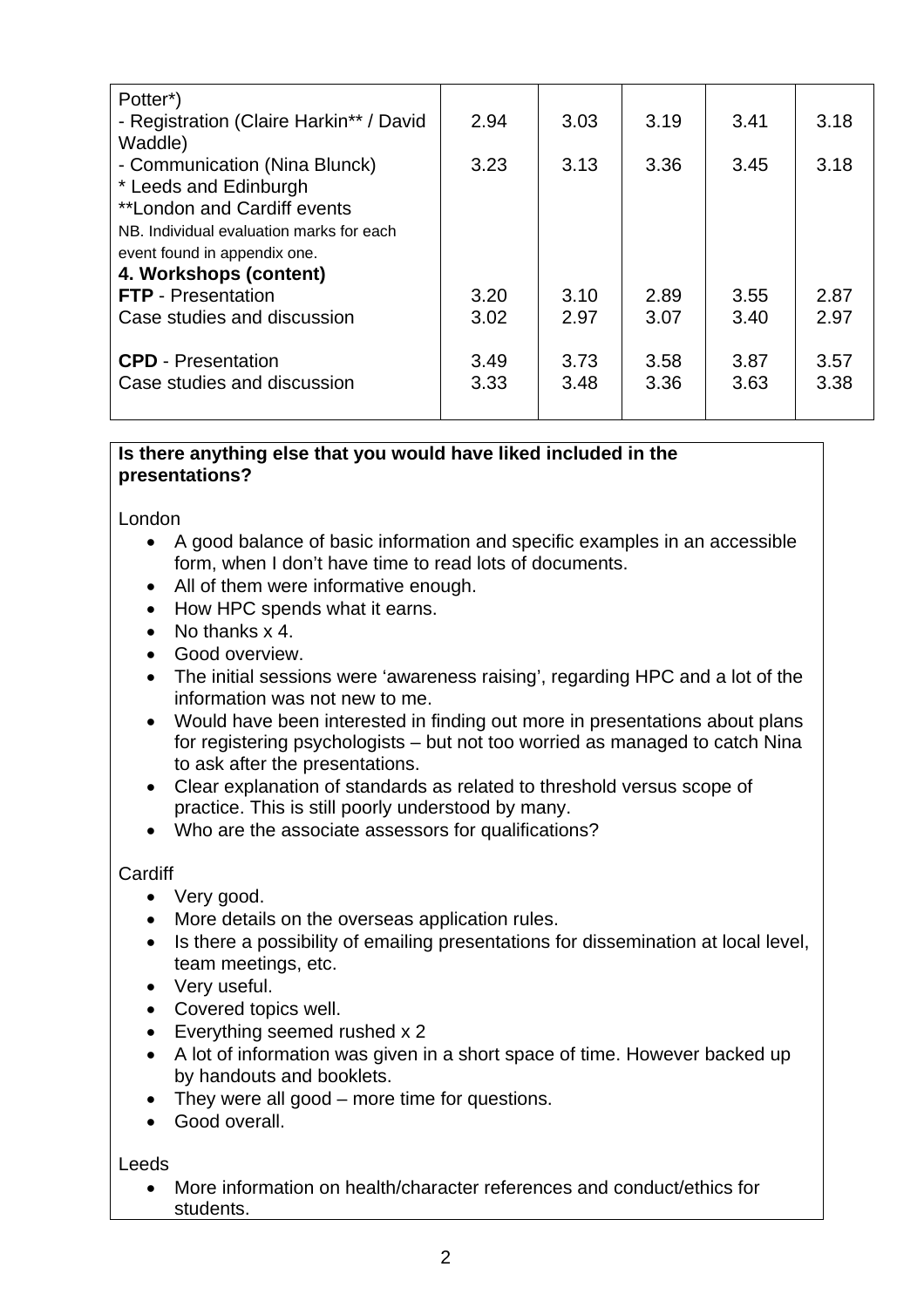- Relationship between HPC and professional bodies regarding CPD.
- Information on number of cases and percentage of professions.
- Useful information about the HPC
- Further information about when to refer to the HPC with FTP concerns
- Quick summary of key financial data regarding how HPC spends its resources
- More recognition of registration failures

## Belfast

- Links to professional bodies
- How are profession specific panel members selected
- I prefer smaller versions of slides
- Would have liked a workshop on registration

# **Edinburgh**

- CPD Employers responsibilities
- Revalidation
- Covered everything in question
- Can we have electronic copies to pass on?

# **Are there any specific comments you would like to make about the meeting?**

# London

- Very useful.  $-x2$
- I found the event very useful and from a HR perspective it has provided some useful information.
- All course facilitators very approachable and willing to respond to questions.
- Very useful and engaging format.
- Michael Guthries' presentation was difficult to follow because I felt he should have had more time. His presentation was excellent but too rushed.
- More time for questions at this first session would have been useful  $x3$
- Good, clear presentations; positive responses to questions; very helpful update day.
- The fitness to practice talk was specific for HR Depts. Might have been more general in areas to report to HR Dept for managers of sections.
- Copies of DVDs on CPD and registration audit and list of links to reports etc would be useful.
- Good meeting overall clarifying questions issues. Please can I get a copy of slides by e-mail to feedback to colleagues and team.
- Perhaps start at a later time to allow more northern people to attend.

# Cardiff

- Well organised and presented.  $x 2$
- Very informative and useful thank you.  $x 7$
- More time for Q&A would have been helpful.
- This has been one of the most useful mornings I have spent for a long time.
- Overall very good and well-run.
- I feel I have learnt a lot and feel more confident about advising staff on CPD
- Friendly, relaxed, well-organised, professionally presented.
- Compiling 'top tips' for employers would be useful. 'Culturally' there has been a change to a much more supportive and collaborative approach to study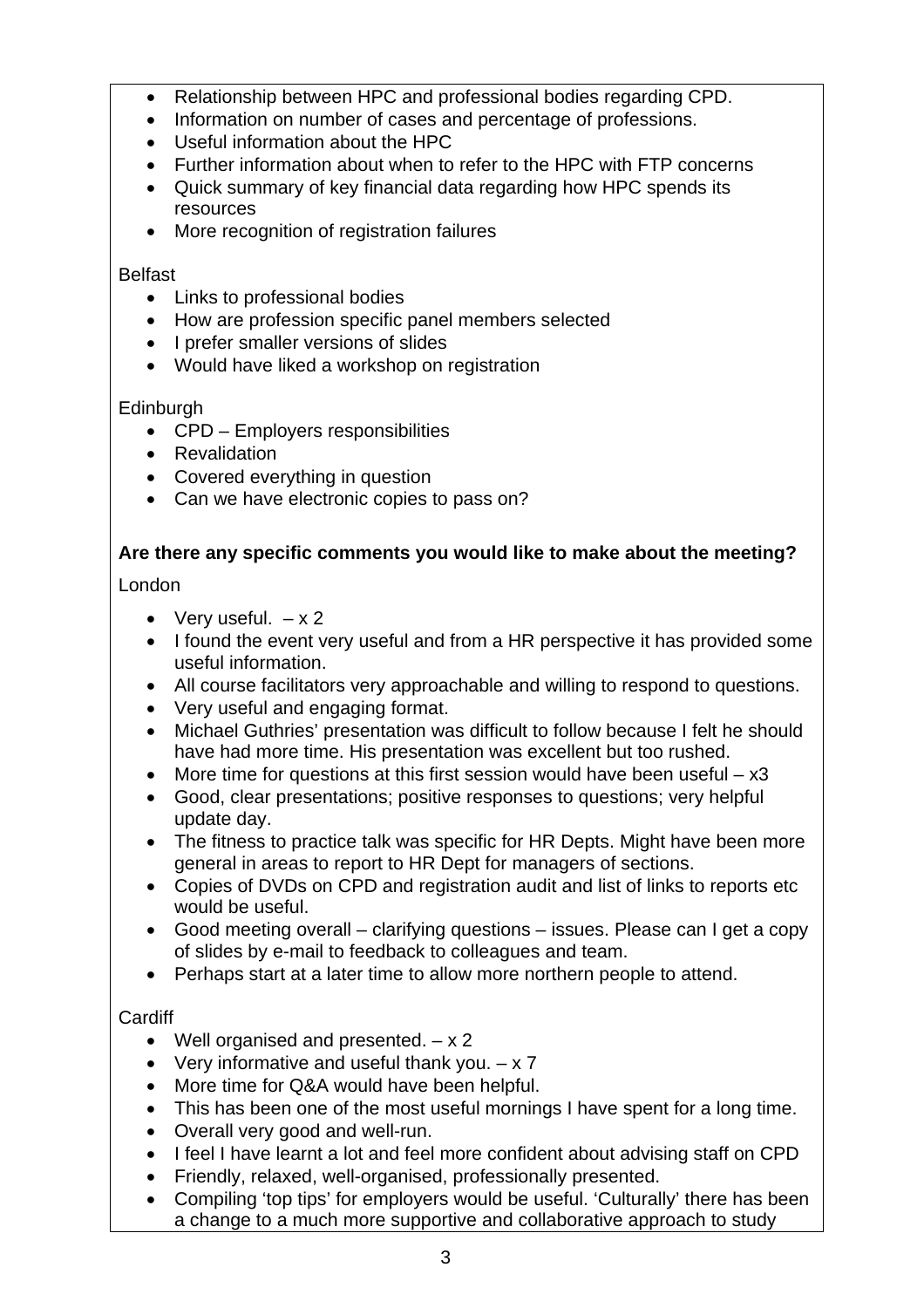day.

- Perhaps too much info on HPC as a registrant already aware of background
- Very well-organised and professionally presented. Good content and ran to time.
- A little basic for registrants but probably well-pitched for non HPC registrants attending.
- I was listed with the full title of my admin assistant who booked my place!
- Useful meeting to introduce the role of the HPC. I was previously unaware of many points presented.

#### Leeds

- Enjoyed it immensely
- Professional and engaging
- More professional, very much improved
- Ability to ask more questions
- Please hold the meetings in places easier to find
- Speakers very open and approachable
- Very informative
- Impressed with quality of knowledge of staff
- A very well organised meeting
- Glad you have come out of London
- Enjoyed the questions and answers section
- Please repeat every two years to keep us updated
- Found the questions extremely useful
- More time needed
- More opportunity for interaction
- Need to raise profile more and emphasize responsibilities of registrants
- A lot of information provided in a short space of time
- Need more discussion time, sessions should be at least an hour and a half long.

# Belfast

- Well organised and timed
- A full day with more workshops would be beneficial
- Run extremely well, informative and relevant
- High quality information covering all key areas
- Very useful information to take back to team.
- Presentations were quite quick and it was hard to absorb all the information.
- More information regarding the airport to come to needed
- All presentations well delivered
- Workshops could have been longer
- Talks came across a bit rushed and speakers seemed very conscious of time

# **Edinburgh**

- Excellent opportunity to engage with the HPC regarding current issues
- Useful update
- Excellent venue and speakers
- Main advantage is the accessibility of the HPC
- Very difficult to hear the presenter
- Acoustics poor
- Very well presented, focused and relevant.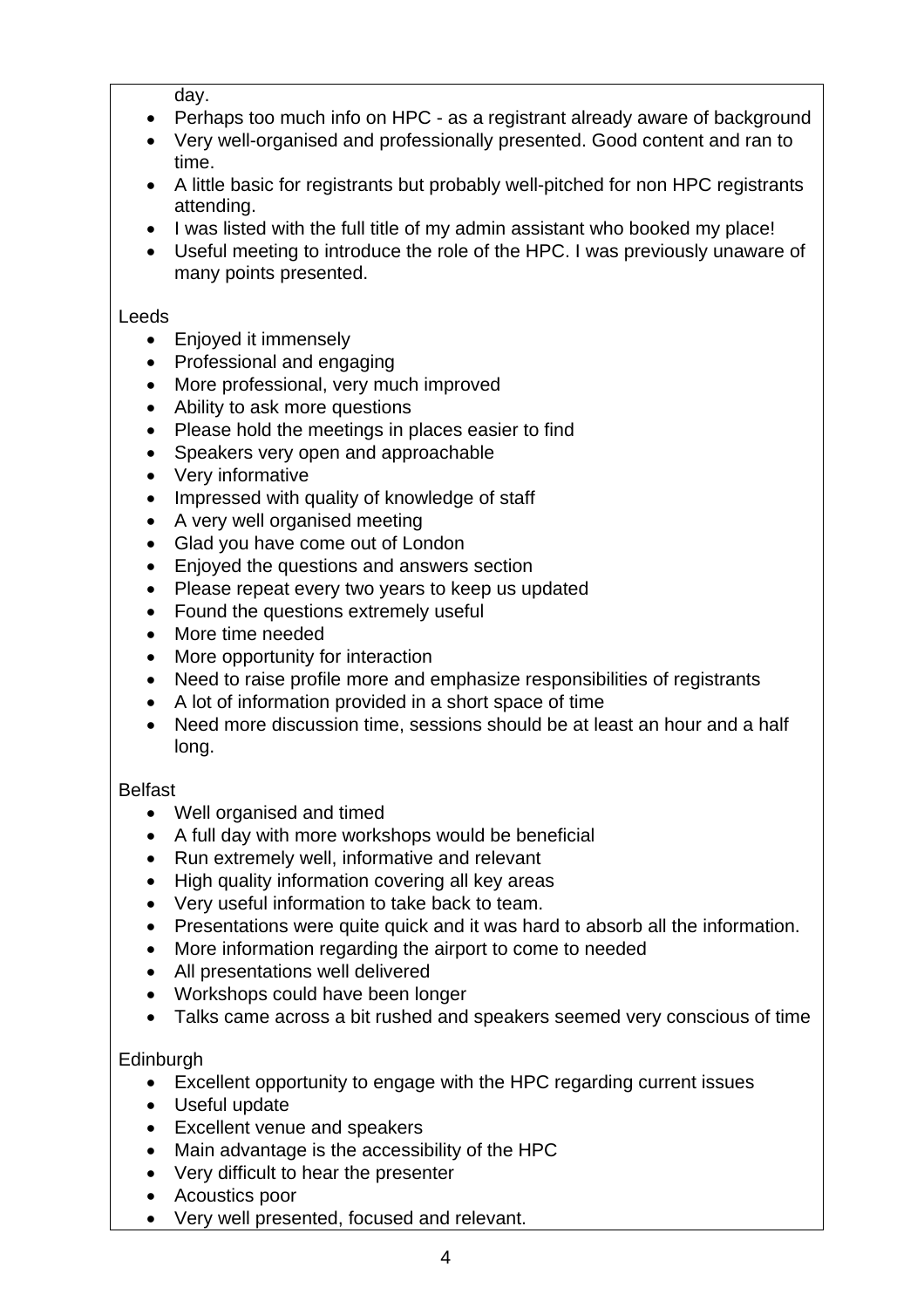- Speak slower. Can be difficult to pick up all the information.
- Very informative could have been longer

# **Suggestions for the future:**

Do you have any topics for future events or workshops for employers?

London

- CPD feedback once analysis of first audits complete
- Very useful as HR professional (not a registrant)
- Too rushed need some topics but more time for Q&As etc and discussion.
- Sessions for employees on CPD.
- It would be useful to run a combined event with NMC re fitness to practice as employers are moving to different systems. It would be good to have shared learning from this.
- A workshop for third sector employer organisations perhaps.
- Live website link.
- Outcomes of CPD reviews and of fitness to practice investigations.

## **Cardiff**

- Professionally isolated registrants.
- Links with the other regulatory bodies.
- Make the location more accessible to Mid-Wales.
- The fitness to practise issues could possibly have a separate workshop/morning aimed at practitioners.
- More of the same.
- Hearings how to prepare for.
- 'What ifs' dealt with as with as workshops are similar, might be worth having a few scenarios.
- Returning to practice especially after a lapse in registration. (e.g. after longer career break)
- Explanation of role of caseworkers and HPC in recruitment process.
- Perhaps more examples in practise.

# **Leeds**

- More CPD
- More information on why people fail audits
- Email notification of any significant changes to policy, practice or professional issues.
- How HPC works with professional bodies
- More in depth on CPD please
- Understanding scope of practice

# **Belfast**

- Cover returners to practice
- More time for discussion
- Event for HR managers on the responsibilities to refer misconduct to HPC/ provide evidence.
- Preparation for HPC approvals visit
- Redevelopment situations

# Edinburgh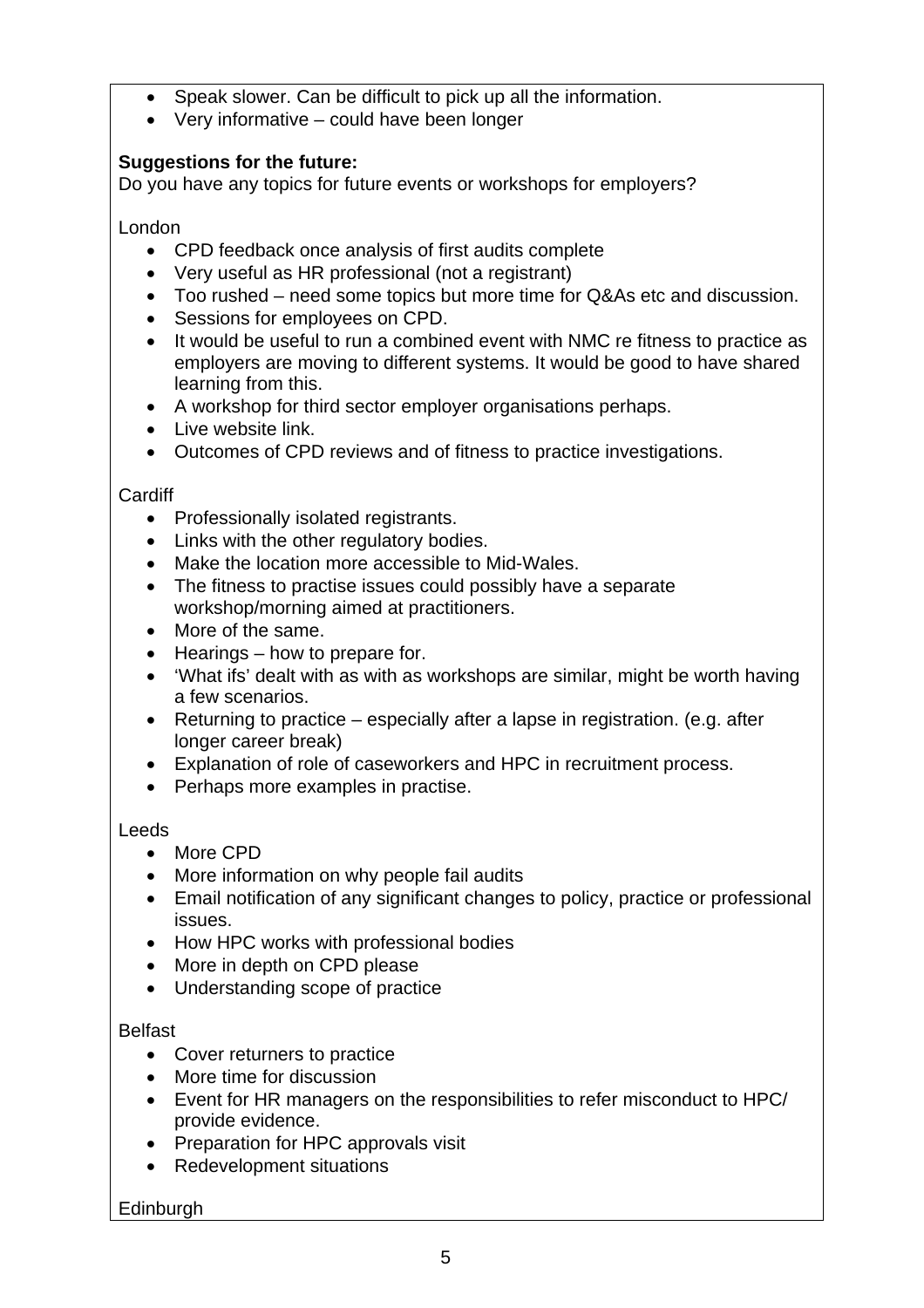- It would have been good to have a session on returners to practice (x4)
- More case studies on FTP
- Keep employers up to date with outcomes of the CPD audit
- Publish Q&A from all events on your website

# **Communication with employers:**

Is there anything that the HPC could do to improve their communication and involvement with employers?

London

- Trust/PCT based events that employ significant numbers of registrants.
- I feel it is good already.
- Inform employers of what action will/won't be taken against employees asap.
- Are social services invited?
- Come out to major employers perhaps, so more of my colleagues can hear the messages first hand and see where their money goes.
- Communicate and work together with HR and employee relations departments at various trusts – x 2
- E-mail alerts monthly or something for those who don't sign up to newsletters

# **Cardiff**

- Already done with employer section on website.
- Communication via e-mail to registrants essential. Will it be possible for there to be a 'list' we can access of names of staff chosen for the audit (within our profession within our trust) so we as managers know who will have to submit their profile.
- You appear to be aware of communication issues and those are being resolved.
- Employers' questionnaire to get feedback.
- Improve communication with lapsed registrants. Would be useful to know if some registrants have been sent reminders.
- Would welcome the HPC being able to confirm re-registration of individuals to the employing organisation – e-mail?
- Can the slides be e-mailed to attendees for their use within their own organisations? (including workshop slides)
- More of the same as an annual update.
- When reporting incidents better communication re decision making processes.
- Online registration.

# Leeds

- Going from strength to strength
- Always grateful for any ideas to help staff
- Would the HPC consider joining the NMC for employer events
- Include HRD's in communications
- Send general information to HR sections especially local authorities who may not be aware of the HPC
- Reminders about registration

Belfast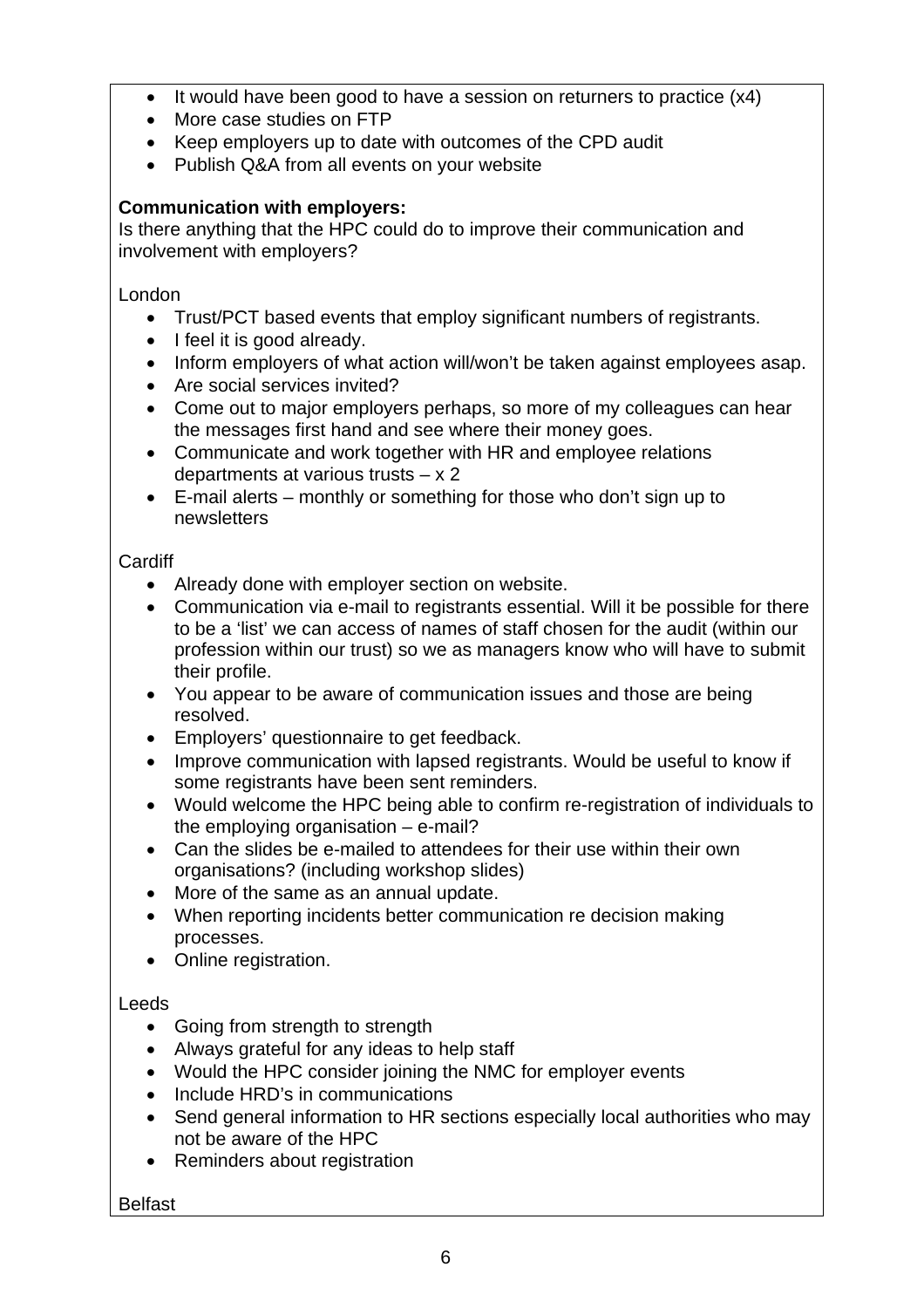- Ensure employers are aware of website and newsletter
- Notify us of pending cases
- Excellent that there is now the capability to check multiple registrants on line.
- Have a query service
- Ensure communications directly to HR Directors in each trust.
- Does the HPC have any guidance in relation to recruitment of staff if they have convictions?
- Is it possible to create an employers database?
- Continued information on professional bodies
- Perhaps target AHP leads within trust and enquire whether information could be circulated via trust intranet.
- Continued events like today

#### **Edinburgh**

- Good communications
- Raise profile of website and newsletter
- Publicity over new professions being registered
- All communications seem effective and efficient
- Would have preferred a choice of just one workshop
- Try to have session like this held even further north than Edinburgh
- Current system is very good

# **Fitness to Practise (FTP) Workshop Feedback**

## **Are there any specific comments you would like to make about this**

#### **workshop?**

London

- Very helpful as I was unaware of the process. I know it happens but didn't know how.
- Very helpful to clarify HPC role/responsibilities. Process of dealing with allegations etc.
- Might have been interesting to see a few more examples of the cases that went to a full hearing.
- Thank you for a useful review of the process.
- More question time about procedure.
- Not sufficient time for both case studies.
- The aims and learning outcomes were not clarified well. Should have included some points about how and when to refer, as was for employers.
- Not enough time for questions.
- Good workshop producing lots of discussion need more time.
- Only had time to look at one case-study as presentation over-ran due to questions.
- Good presentation.
- It felt slightly rushed at the end.
- I don't know if there were any legal bods speaking, would it be appropriate for HPC lawyer to be involved – present case.
- Seemed rushed but appreciate the content was an interesting topic.
- Not really suitable for me in my role but very interesting subject matter and background information.
- Much more time for discussion and learning needed. This is a huge area to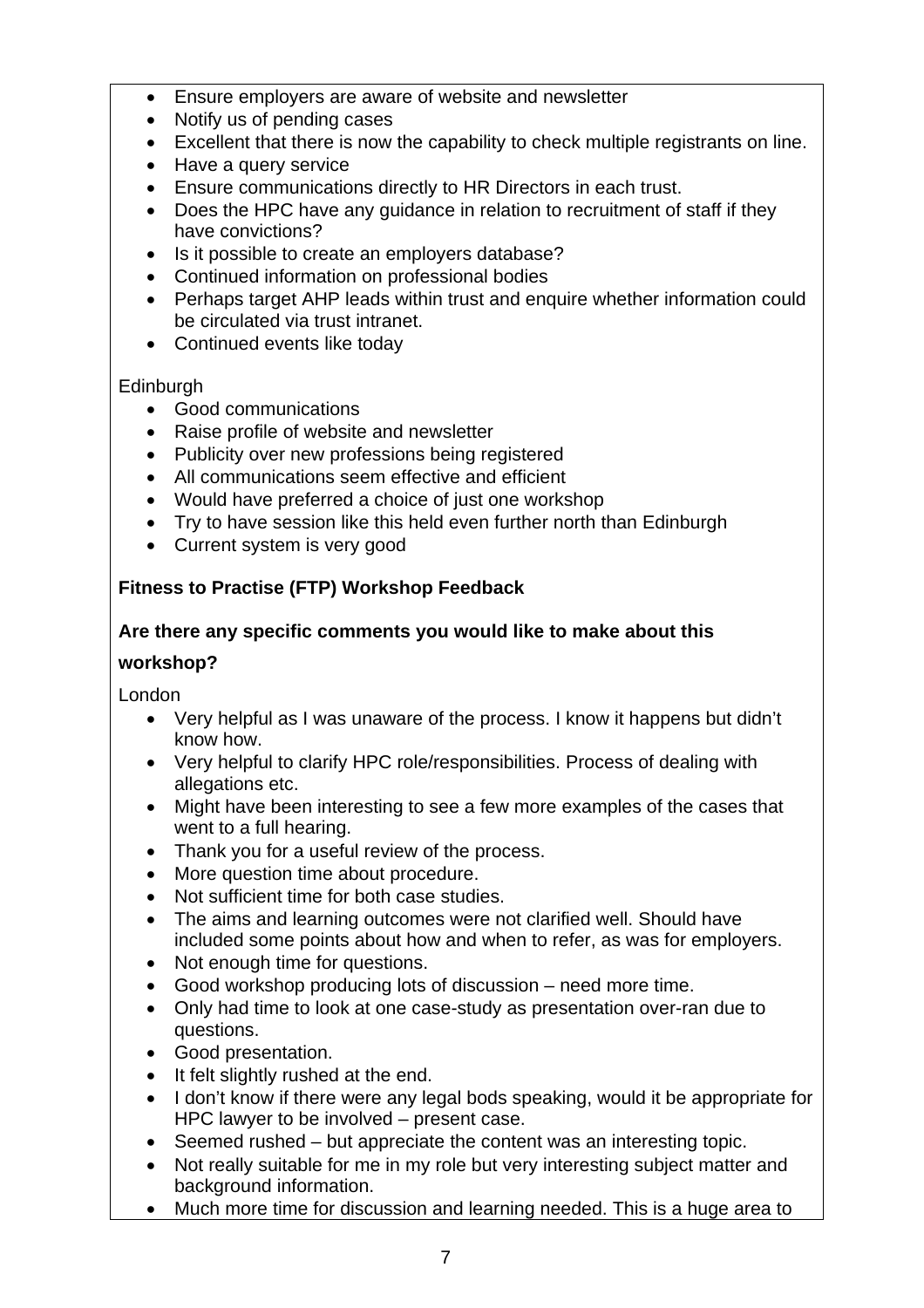learn about!

- Upstairs was too open and noisy.
- Informative- puts into context the process, useful as seeing more 'capability issues.
- Details about timescales was provided on questioning. Have made a report on registrant who we dismissed on competency grounds but we know is still practising.

**Cardiff** 

- Would be useful as whole day.
- I think this was an excellent presentation clear and concise. Some really useful tips and resources. NB how about top tips on website e.g. frequency of checking registration
- More time would have been nice. Also some further clarity on the process where the HPC step in and the role played by the caseworker. However given the timeframe it was a very informative session.
- Very useful. x 2
- Good choice of case study as it contextualised the presentation.
- Although had an answer regarding overseas practitioners, does the HPC have a central database of eligible universities and learning curriculum, so managers would be able to contact the HCP for advice on the reliability of education background when selecting job candidates.
- Would have liked more time for case study (and more interactive) and less for initial presentation.  $- x 2$
- It would have been good to have learnt what the plans for re-validation would have been. Nothing though in relation to FTP.
- Case studies helpful to consider when making referrals to HPC.
- Case studies very interesting and useful further discussion would be good.
- More case studies.
- Unable to hear all content very clearly as mikes not always used for queries by presenters 100%.
- Difficult, I know, but perhaps examples relevant to more professions.
- More practical case studies about what and when to refer.  $x 2$
- More time.  $-x$  3
- Concerned that people need to be told when to refer and when to follow standard procedure.
- Would have liked paper copy of template as too small to read and also sample profile was very useful activity as it made clear what is good and what is not.
- More clarity on when and what should be referred to HPC.  $x 2$
- Good discussion.
- Very informative from a HR perspective.
- Perhaps smaller group discussions.
- Useful as whole day.

Leeds

- Very useful introduction to the FTP process
- Good opportunity for questions which were very informative
- A bit rushed
- The speaker didn't seem very confident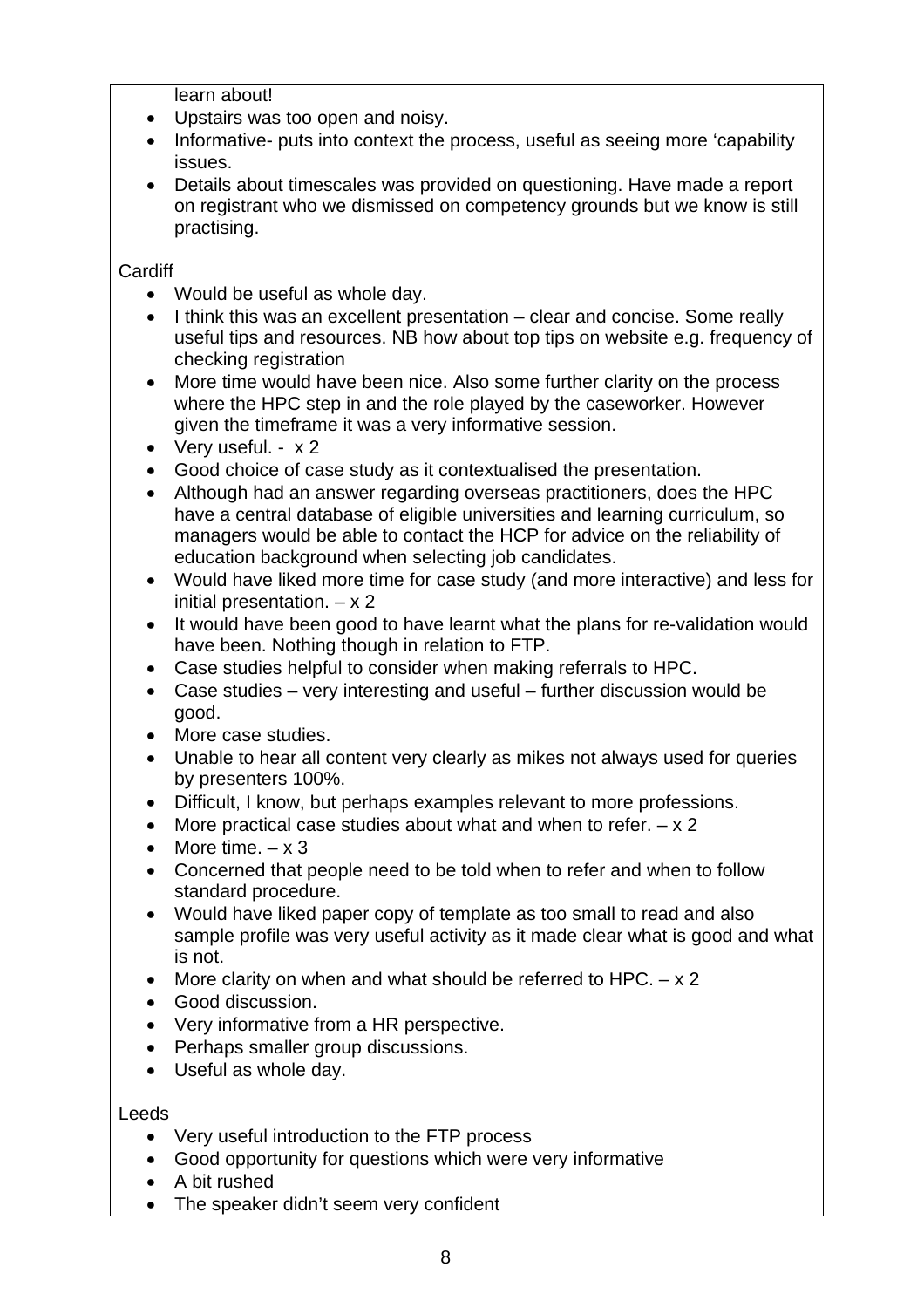- Greater information regarding constitution of panel
- Feels a bit grey
- A very useful workshop
- A little short on time
- More case studies for discussion
- Interesting debate
- Could have looked more at evidence/reasons for decisions not just when to refer to the HPC.
- Can guidelines be available on the website?

#### Belfast

- Very clear and useful
- A few more case studies would be useful
- Much more verbal information was given than was on the slides.
- Time limited
- How the organisation's procedures fit in with HPC protocols
- Presentation didn't flow easily to me

#### Edinburgh

- Very Informative
- Felt some more time could have been made available
- It doesn't feel like the process for allegations takes into account needs of employers such as time scale
- Very difficult to hear
- More case studies
- This ended up rushed, could have done with more time for Q&A
- More time for work shops
- More discussion around case studies
- Glad speakers had hand outs
- More interaction
- More slides

## **Is there anything else that would have liked included in this workshop on FTP?**

London

- No content was enough.
- Perhaps a little more guidance on what evidence is needed i.e. what's enough.
- Live web link to show aspects of website discussed.
- Clearer boundaries info between employer capability and HPC FTP guidelines? Flow chart.
- More definitive guidance on when it is best to consider referral and details of hearing procedures.
- What happens before an accusation?

**Cardiff** 

- No.  $x 3$
- Article 25 powers more details.
- More time for questions.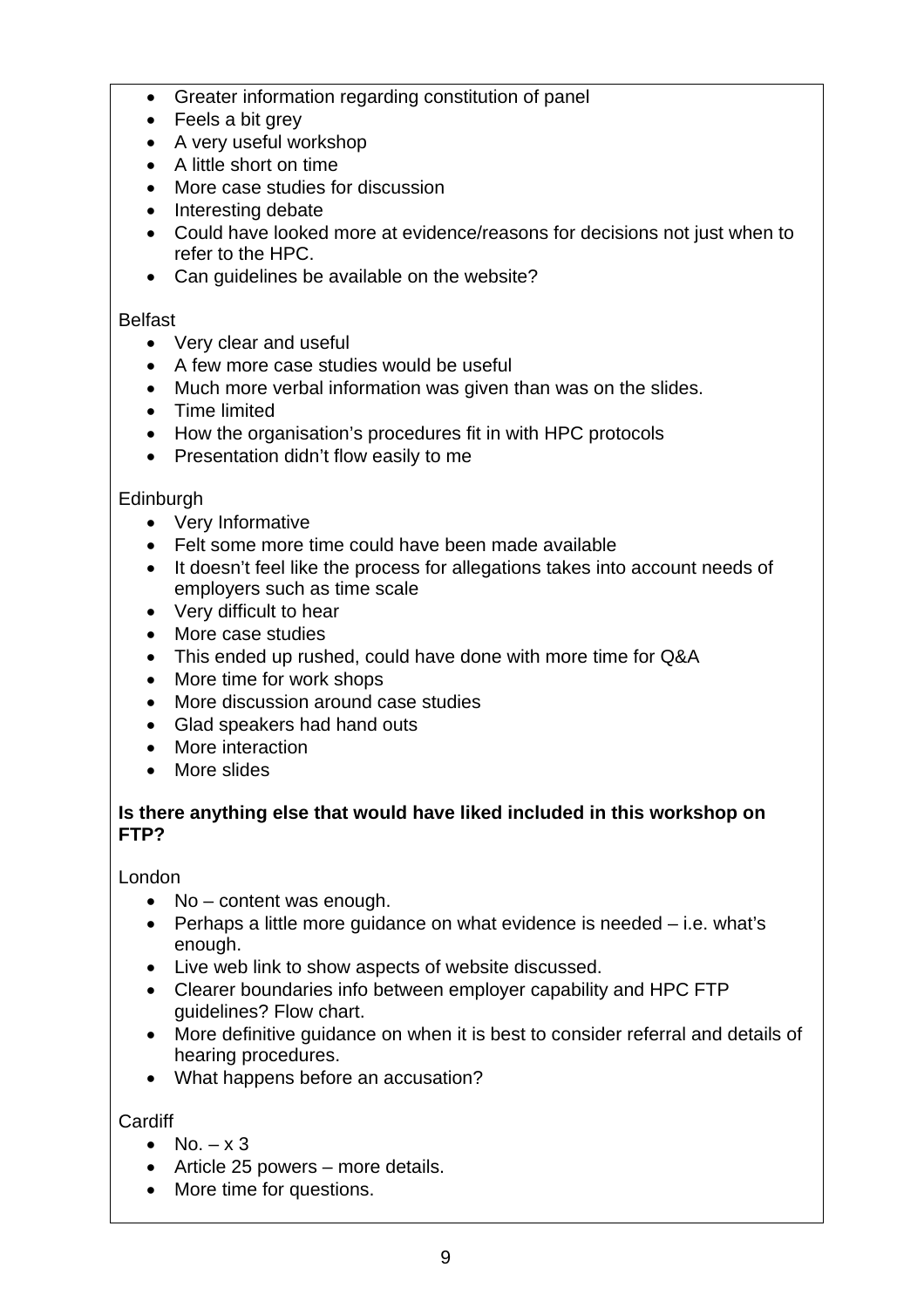#### Leeds

- Case study examples for all professions to take away for reference
- More discussion time for case studies
- More time needed
- What is the process and support for witnesses at FTP hearings?
- More on the role of the CHRE
- Group work Learning from each other.

#### Belfast

- Perhaps more examples and follow up of examples used
- More time needed
- Longer discussion for case studies

## **Edinburgh**

- More case studies
- First 20-25 minutes not very relevant
- Exploration of what FTP is and how it works
- Smaller groups

# **Continuing Professional Development (CPD) Workshop Feedback**

## **Are there any specific comments you would like to make about this**

## **workshop?**

London

- Most helpful talk on CPD I have attended to date! V. reassuring.
- Very clear overview about the expectations required if picked for audit.
- Good clarity of what will be required.
- Easy to understand.
- Again the aims and learning outcomes may have helped to ID about profiles for registrants rather than employers.
- A moving mic may have been helpful during the discussions as it was difficult to hear some comments.
- Perhaps to ask what priorities are taking place in different areas. How ideas may come up.
- Picked up some useful tips to feedback to colleagues.
- Good presentation.
- Slightly more time for discussion of the examples but not at the expense of the presentation.
- V. beneficial, cleared-up many points.
- Excellent really useful to feedback to colleagues re CPD audit which is causing some concern.
- Very useful to be able to look at the case study. Good, clear information about what is expected for CPD.
- Good workshop covered current concerns with the new process.
- Slides had wrong set up with white background, very difficult to read.
- The support that is available to make this work.
- I had heard about the presentation from a colleague. Very good.
- Informative, well presented really clear what expectations are. Useful resources and info to disseminate to team.
- Good learning to take back. Will approach managers of HPC registered staff.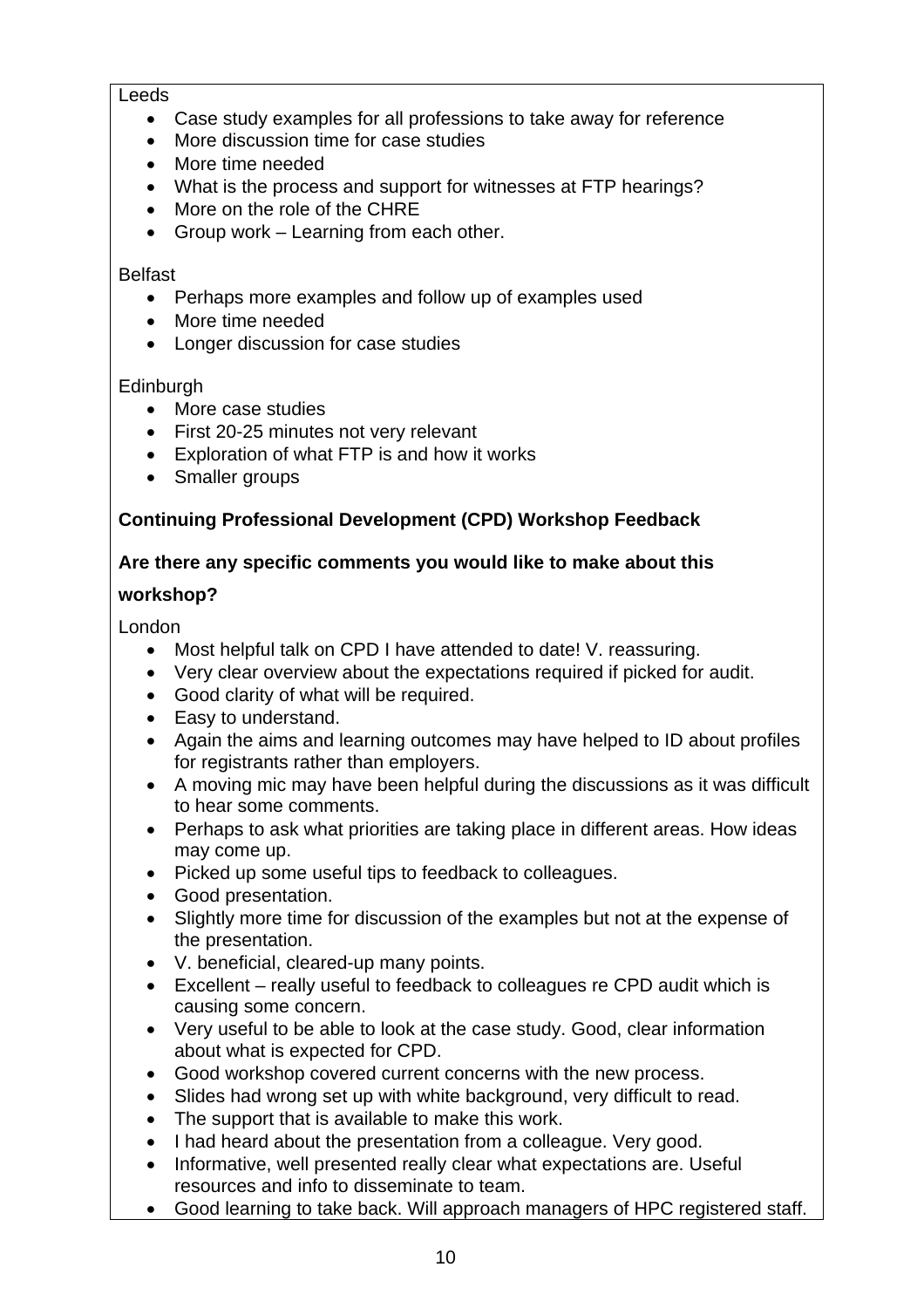(ODPs in theatre specifically) re renewal audit. Have any of our staff been selected for audit? Are they aware of CPD requirements? Is it happening?

# **Cardiff**

- Told me everything I needed to know excellent.
- Very well-run. All questions dealt with completely. Good session.
- Probably more time to go through case studies useful to have health/disability examples often more … to deal with.
- Very useful.  $x 11$
- Excellent would like the presentation electronically to rollout to colleagues to increase awareness. Are they available?  $- x 3$
- Time allocated too short for case studies but overall an excellent informative presentation on CPD.
- Excellent reinforced the need to educate staff around the CPD and the implications of not doing this.
- Very useful but more suitable for registrants that employers.
- Information on evidence needed was useful.
- More case studies would have been more useful. X 2
- Not enough time to look at case study.
- A little rushed.  $-x3$
- Could have been longer to allow time to do more interactive work.  $X 2$
- Didn't need so much explanation following the case study.
- From a HR side this gave lots of excellent information.
- More examples.
- Great to see examples and advice on what's suitable.

# Leeds

- Very clear presentations
- Helpful feel a responsibility to help employees who are finding the process stressful.
- Rushed
- An excellent presentation
- Time rather too tight
- Took away the 'fear' that I may be one of the 'lucky' few.
- Why not have just one speaker because of time restraints?
- Very informative
- Good pace
- Maybe more examples
- Feel much more relaxed and will take the information back to colleagues to reassure.
- HPC need to create more promotional materials

# Belfast

- Very useful guidance to take back to team
- All sessions very informative and well delivered
- More examples needed
- Information was clearly presented
- Well balanced, made CPD interesting
- Sample submissions very useful
- Reassuring information to share with staff
- Have heard Mark before, he is an excellent natural presenter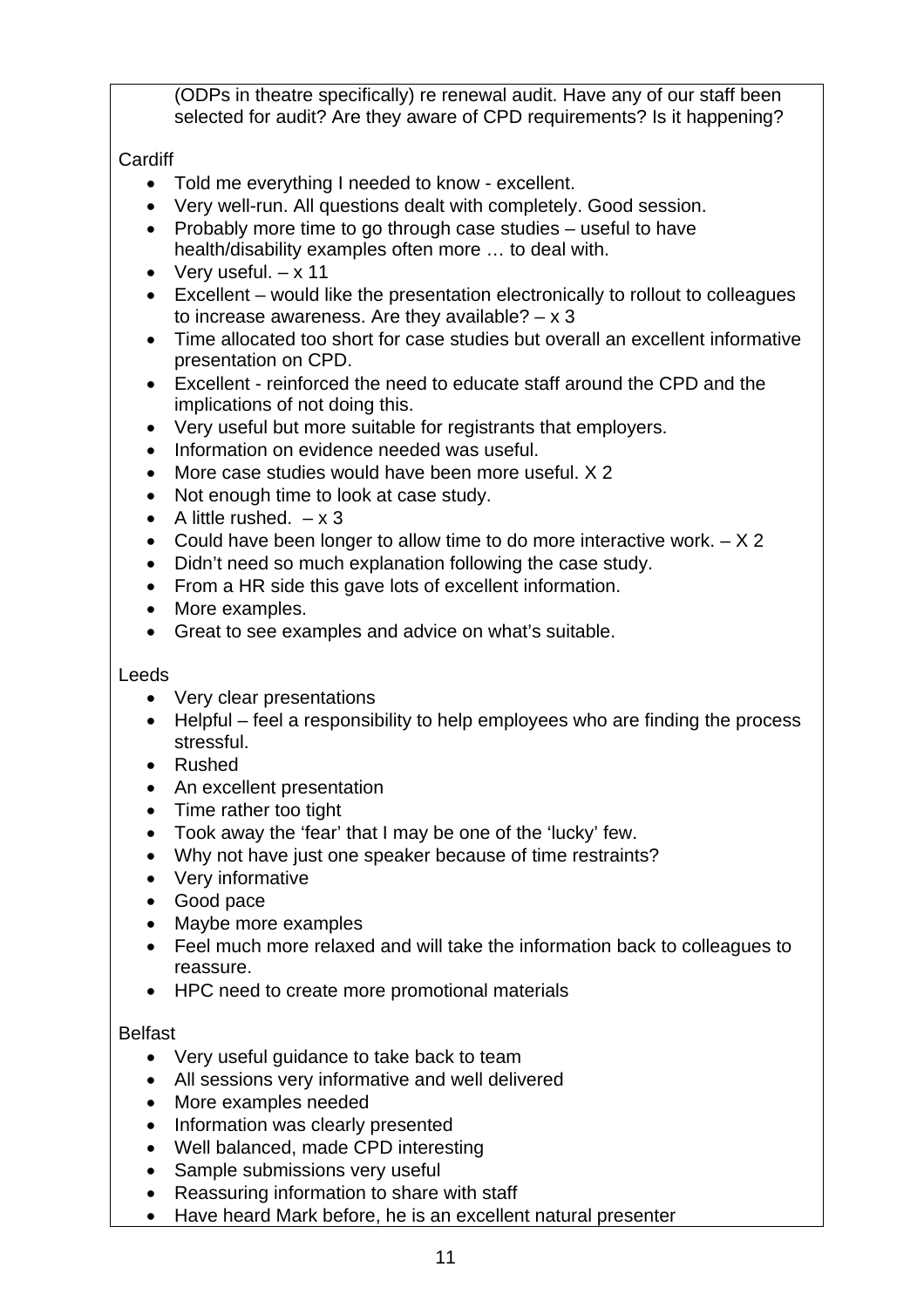# **Edinburgh**

- Very useful discussion
- Very interactive good style
- Excellent presentation
- Not much time
- Look at more examples
- It was difficult hearing the speaker
- Very helpful and encouraging
- Keen to take back to staff so that they are informed
- Very concise and informative

# **Is there anything else that would have liked included in this workshop on CPD?**

London

- How the benefits/advantages of the audit process will be measured.
- Another sample profile in a different style to show how it meets the HPC standards.
- No very comprehensive.
- Perhaps a little rushed because of time limits but key points were well stated.
- I was surprised CPD didn't involve more about identifying gaps in learning, PDPs, self-reflection etc. Which would all help provide more concrete evidence of real learning.

# **Cardiff**

- $\bullet$  No x 3
- Demonstration of different types of portfolio submission.
- More links made re professional guidance, KSF and HPC

Leeds

- Feedback from some of the registrants who have been through the audit process.
- Not enough time for profiles
- Are these presentations on the website?
- Could the form be even more directive in its format?
- Would like a talk organised for my trust
- Should regional networks be set up to ensure all are following standards, share thoughts etc.

Belfast

• If someone is struck off what are the implications for the registrant and their employer

**Edinburgh** 

- Employers responsibilities
- More time on case studies
- Explore employers role in supporting CPD even if not their responsibility.

# **Sign up and stay in touch:**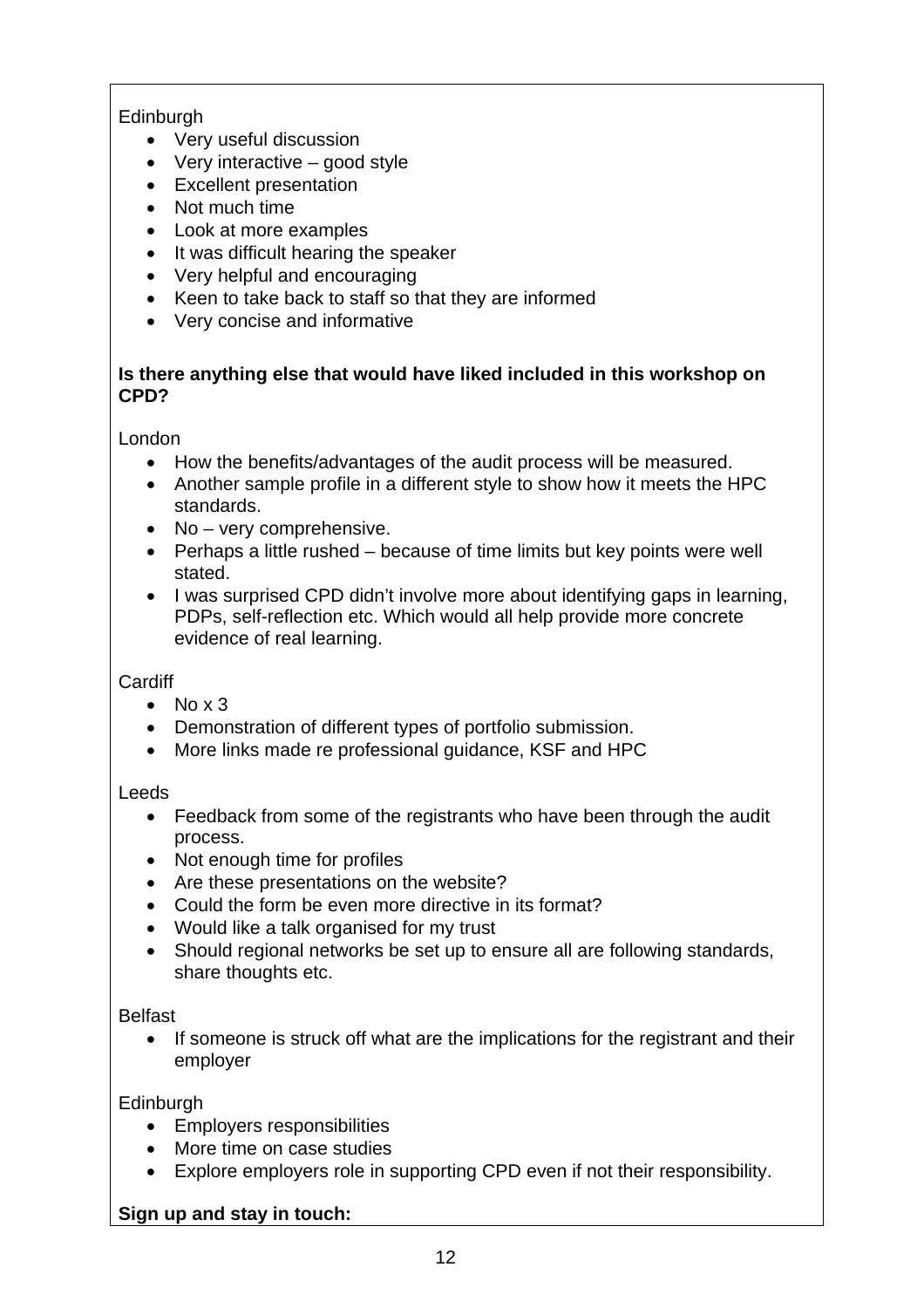The feedback sheet asked attendees to sign up to receive FTP alerts and the In Focus newsletter.

London

• 28 out of 39 respondents signed up **Cardiff** 

• 45 out of 56 respondents signed up Leeds

• 29 out of 44 respondents signed up Belfast

• 21 out of 33 respondents signed up **Edinburgh** 

• 29 out of 34 respondents signed up

# **Delegates:**

Some of the job titles of delegates included:

- Director of Human Resources
- Head of Administration & Human Resources
- Assistant Director for Allied Health Professionals
- Workforce Development Manager
- Senior Human Resources Manager
- Head Occupational Therapist
- Regional Training Officer
- Team Manager Adaptations and Community Equipment Team
- AHP Practice Education Facilitator
- Head Biomedical Scientist
- Head of Service, Head of Therapies
- Senior Chief Biomedical Scientist / Lab Manager
- Training & Quality Manager -Haematology Department
- Director of Music Therapy Services
- Head of Human Resources
- Director of Community & Therapy Services
- Head Of Ambulance Education and Training
- Radiotherapy Services Manager
- Head of Podiatry and Orthotic Service
- Therapy Services Manager
- Operational HR Service Manager
- Head of Professional Development
- Head of Radiation Protection Service
- Associate Director Service and Professional Development
- Head of Nutrition & Dietetic Services

Please request a full list of delegates from the Public Affairs and Stakeholder Manager.

# **Material provided:**

Each delegate received a pack of information and this was very well received. This included:

- Programme
- Feedback forms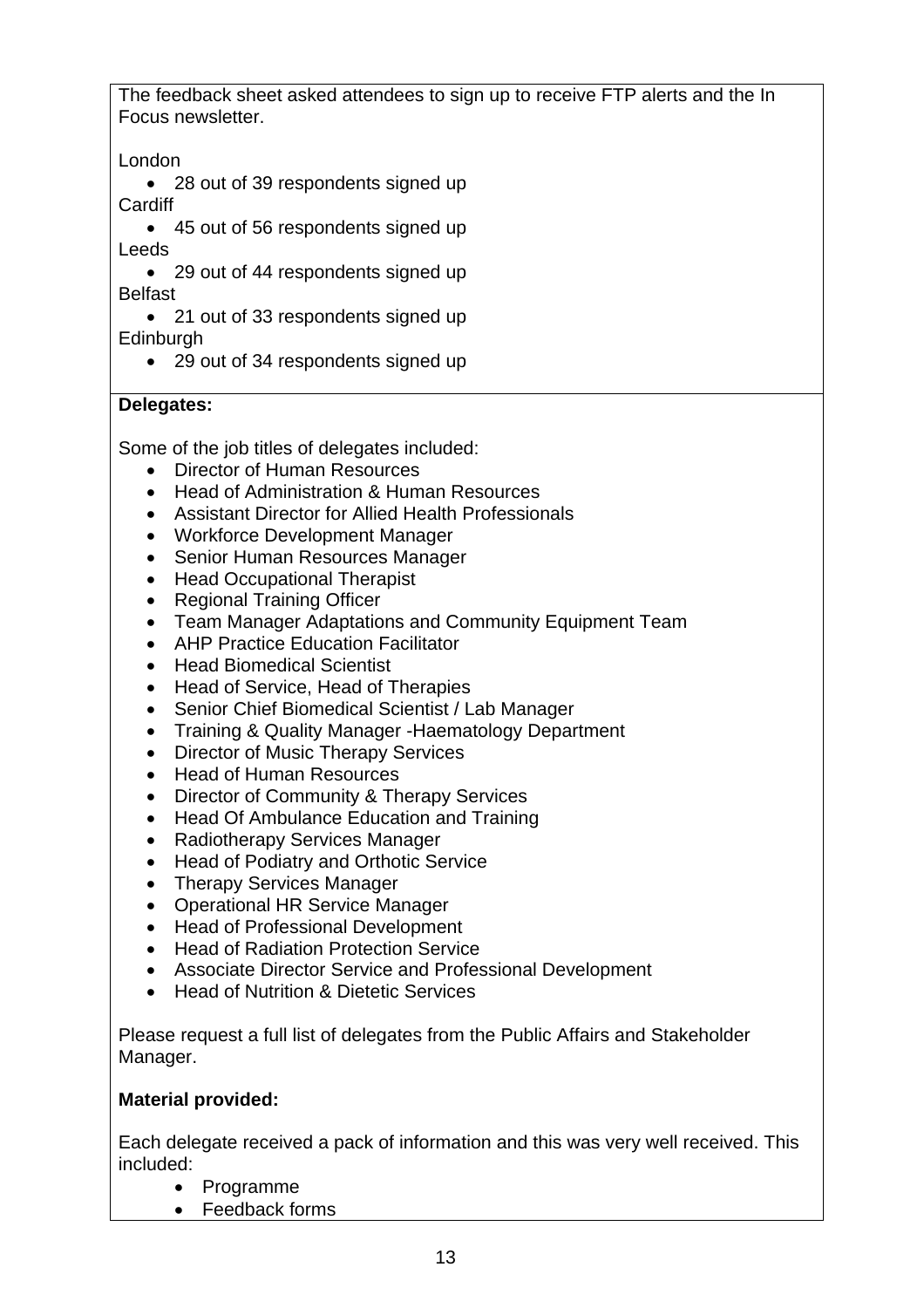- Presentations x 4
- Delegate list
- FTP process brochure
- Employer information concertina / quick reference cards
- Public Affairs Manager's business card
- how to sign up and order more campaigns material flyer
- public facing information leaflet
- Older people 'be healthwise' campaign postcard
- Health professionals must be registered so you can be sure…' poster
- HPC pen
- Renewal dates reminder poster for employers

# **Observations:**

- The new format of presentation with Q&A, tea/coffee break, followed by workshops and lunch, worked well with delegates appreciating the more interactive and personal aspects that a workshop can offer.
- The workshops were very well received overall and delegates thought that the case studies and examples were useful.
- Once again, it worked well having lunch at the end and most of delegates stayed to network and speak to HPC staff.
- One of the overall themes was that there was not enough time in the workshops and for Q&A. It was interesting to note that many delegates this year thought that the whole event could be longer, which is reassuring as the event and content is seen to be of value.
- The time between start of registration (at 11am) and the start of the session (11.20am) seemed a little too long as most people arrived on time and were keen to get started. Although it was a good opportunity for delegates to look at publications and other literature.

# **Specific points to note:**

- The Leeds event was fully booked almost two weeks before the event, as was the London event. We will once again need to decide on maximum numbers for future events, especially as we don't want the workshops to be too big and prevent decent interaction.
- Important to try and keep balance between HR personnel and service managers (who are often HPC registrants) right.
- Overall many employers were impressed with the quality of information being provided and felt confident about helping employees with CPD and dealing with FTP cases. They were keen that the level of communication continue, especially through future Employer Events.
- Suggestions for gathering information from employers through employers questionnaire.
- Events and employer section on the website very well received. Many were keen to see this continued and updated as it was seen as a useful tool to communicate.